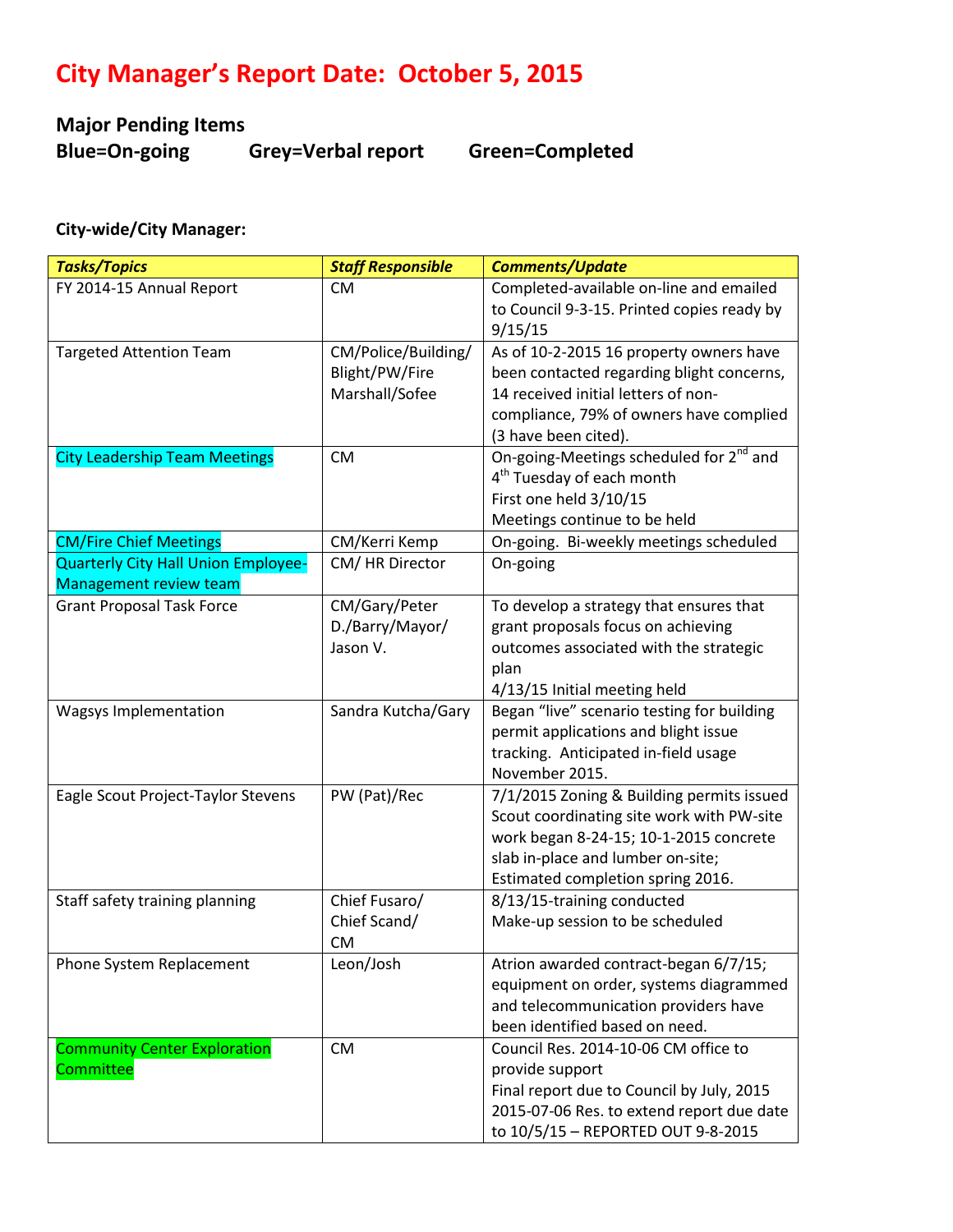#### **Completed:**

| <b>Tasks/Topics</b>              | <b>Staff Responsible</b> | <b>Comments/Update</b>                        |
|----------------------------------|--------------------------|-----------------------------------------------|
| <b>Fountain Street Developer</b> | CM/Committee             | 2015-02-17 Res. directs committee to monitor  |
| Agreement                        |                          | progress and report to Council in August 2015 |
|                                  |                          | Extension requested to report in September-   |
|                                  |                          | Reporting to Council 10-5-2015                |
| 105-122 Chestnut Street          | CM/Committee             | 2015-03-02 Res auth Committee to oversee and  |
| <b>Developer Agreement</b>       |                          | report to Council by first mtg of August 2015 |
|                                  |                          | Extension requested to report in September-   |
|                                  |                          | Reporting to Council 10-5-2015                |
| <b>EPA-Shipping St/Chestnut</b>  | Petroleum &              | Debrief held 8/21/15                          |
| St/Ponemah Mills- \$400,000      | hazardous                |                                               |
|                                  | substance                |                                               |
|                                  | assessment               |                                               |

#### **Grants:**

| <b>Department/Grant Entity-Purpose-</b>   | <b>Tasks/Topics</b>       | <b>Comments/Update</b>            |
|-------------------------------------------|---------------------------|-----------------------------------|
| <b>Amount</b>                             |                           |                                   |
| DSS-Senior Center-\$690,000               | Renovations-roofing,      | 9/2014-awarded. Project is 75%    |
| Project Manager-Patrick McLaughlin        | HVAC, flooring, painting, | complete-roof completed with      |
|                                           | parking lot               | parking/paving est. Spring 2016   |
|                                           |                           | completion                        |
| DECD-Uncas Leap-\$270,000                 | Environmental             | 10-1-2015 contract language       |
| Project Manager-Jeanne Kurasz             | assessment & testing      | agreed upon and pending full      |
|                                           |                           | execution on or about 10-9-2015   |
| DECD-Shipping St/Terminal Way-            | Environmental             | 4/17/14 Grant Awarded             |
| \$200,000                                 | assessments               | Phase I Complete; II/III/HASP;    |
| Project Manager-Peter Davis/Gary Evans    |                           | underway. On-task/schedule;       |
|                                           |                           | Council presentation 10-5-2015    |
| DECD Historic Restoration Fund-City Hall- | Flooring                  | Re-bid in process in order to     |
| \$90,000                                  | repair/replacement        | meet State requirements           |
| Project Manager-Pat McLaughlin            |                           |                                   |
| DECD-26 Shipping St-\$200,000             | Assessment/remediation    | 4/14/15 Application submitted     |
|                                           |                           | 5/20/15 DECD interview            |
|                                           |                           | Grant successful-grant            |
|                                           |                           | agreement under negotiation       |
|                                           |                           | and to be signed                  |
| DECD-Howard Brown Park-\$1,200,000        | Replace fishing docks     | 3/2015 Application submitted      |
|                                           |                           | 8/13/15 Senator Osten             |
|                                           |                           | confirmed with Barry that this is |
|                                           |                           | still in the works                |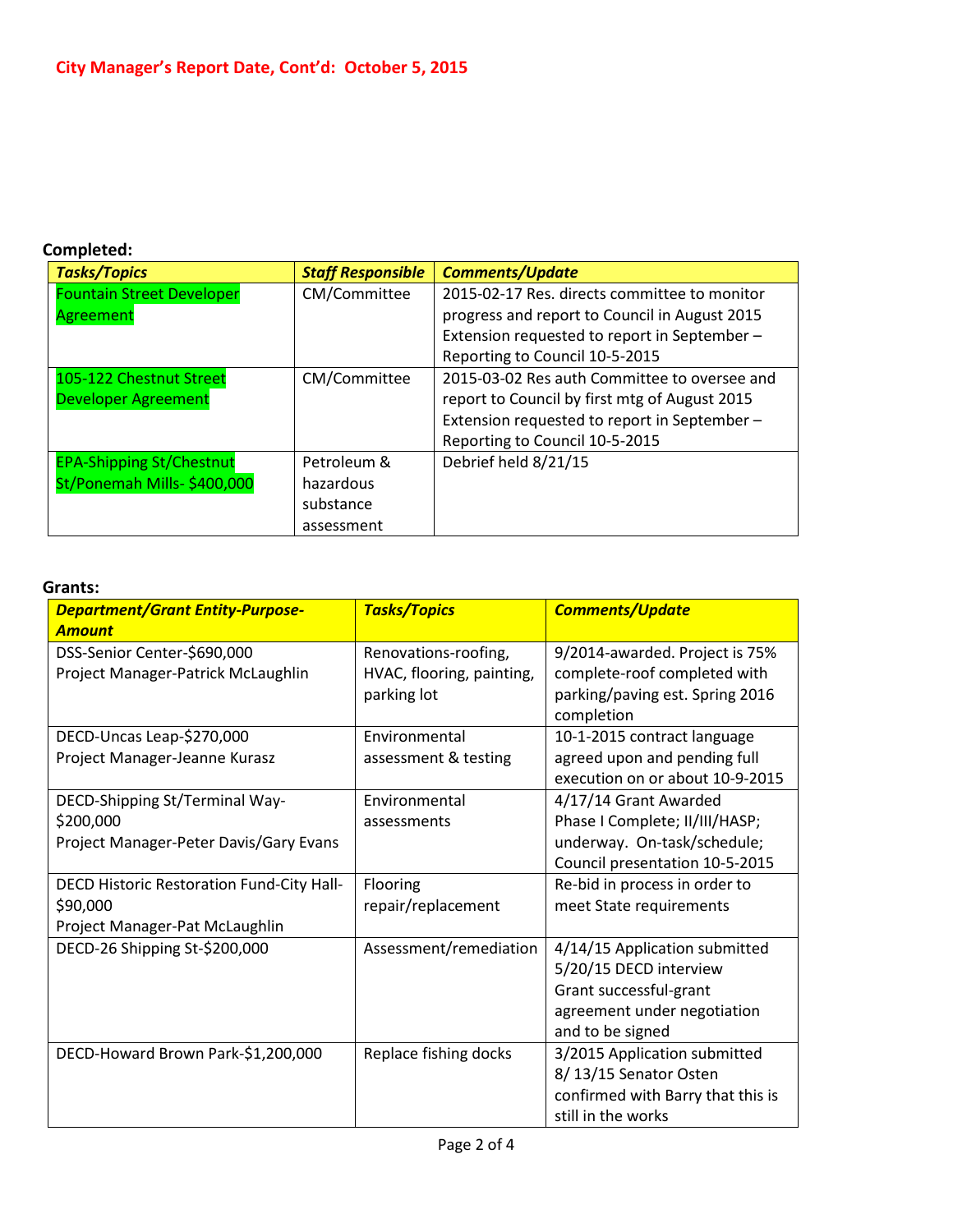#### **Department Initiatives:**

| <b>Department/Grant Entity-Purpose-</b><br><b>Amount</b> | <b>Tasks/Topics</b>                              | <b>Comments/Update</b>                                                                                                                                                                                                             |
|----------------------------------------------------------|--------------------------------------------------|------------------------------------------------------------------------------------------------------------------------------------------------------------------------------------------------------------------------------------|
| Recreation                                               | On-line program<br>registration software         | Working on plan for both<br>Rec/Senior center;<br>Software vendor selected, and<br>training scheduled; anticipated<br>implementation October 2015                                                                                  |
| <b>Finance</b>                                           | Develop interim<br>financial reporting<br>format | Completed as of 10-1-2015                                                                                                                                                                                                          |
| <b>Human Resources</b>                                   | Civic Plus HR-Enable on-<br>line HR functions    | Effective October 1, 2015 we are<br>now accepting online<br>employment applications in<br>addition to paper employment<br>applications. Effective January 1,<br>2016 the City will move to accept<br>only online job applications. |

### **Public Works Streets/Bridges Projects:**

| <b>Grant Entity-Purpose-Amount</b>        | <b>Tasks/Topics</b> | <b>Comments/Update</b>               |
|-------------------------------------------|---------------------|--------------------------------------|
| DOT-Sherman St Bridge-\$5,400,000         | Replace both        | Awarded in 2012                      |
| Project manager-Ellison/McLaughlin        | bridges at          | In engineering phase with            |
|                                           | intersection of     | construction anticipated to begin    |
|                                           | Sherman &           | 2017-18                              |
|                                           | Asylum              |                                      |
|                                           | <b>Streets</b>      |                                      |
| DOT-Sunnyside Bridge                      | <b>Historic</b>     | Awarded in 2014                      |
| Project manager-Ellison/McLaughlin        | restoration of      | Construction anticipated to begin    |
|                                           | stone               | 2016-17                              |
|                                           | masonry             |                                      |
|                                           | bridge              |                                      |
| DOT - Pleasant Street Bridge -\$1,134,400 | Bridge deck         | Awarded in 2014                      |
| Project manager-Ellison/McLaughlin        | replacement         | Construction anticipated to begin    |
|                                           |                     | 2016-17                              |
| DOT-Connecticut Avenue-\$685,200          | Repave CT           | Awarded in 2014                      |
| Project manager-McLaughlin                | Ave from W.         | Construction anticipated to begin on |
|                                           | Town St. to         | or about October 19, 2015 weather    |
|                                           | Wisconsin           | permitting                           |
|                                           | Ave.                |                                      |